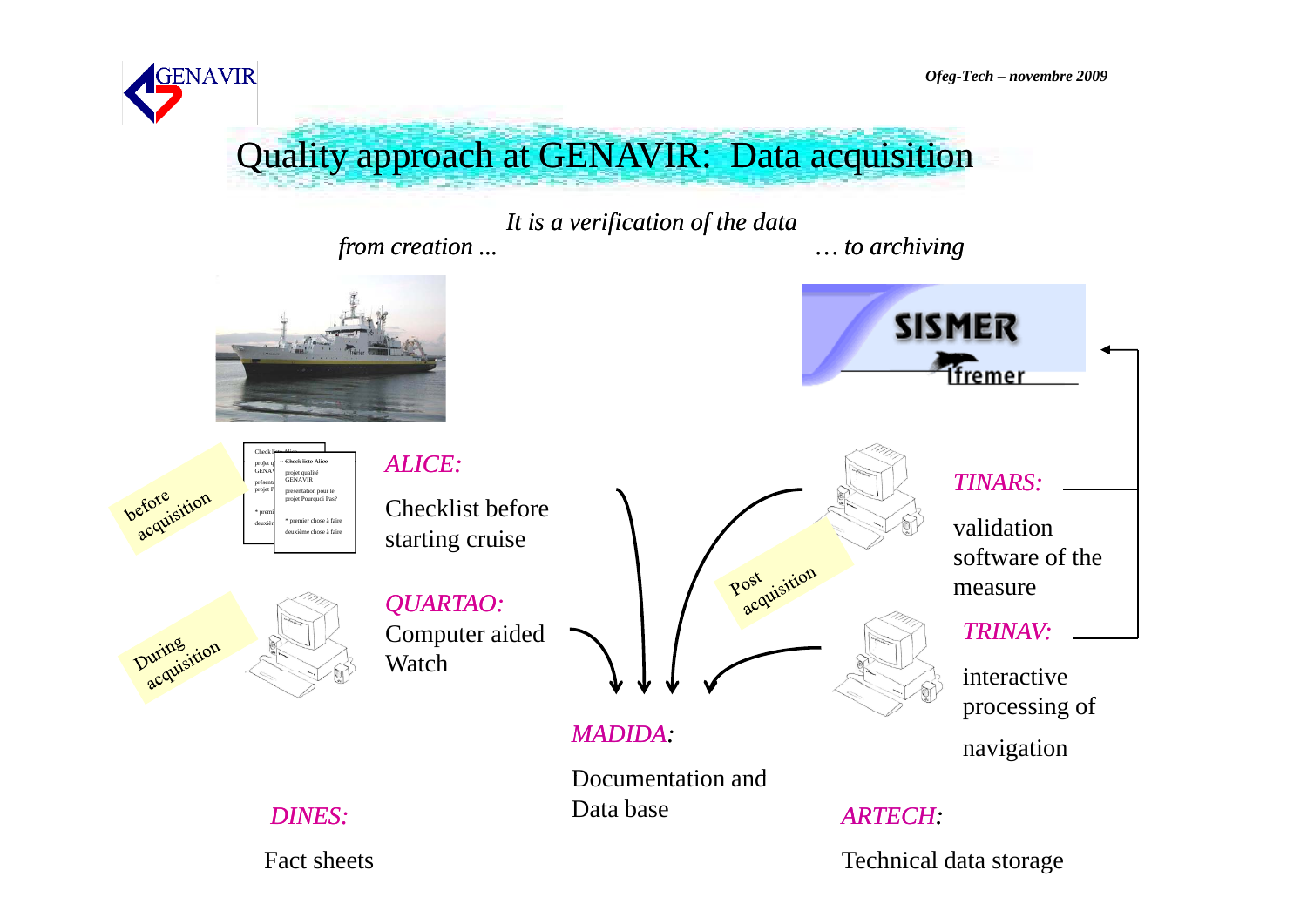Ofeg-Tech - novembre 2009



**ALICE** 



## Assistance for the checklist of equipments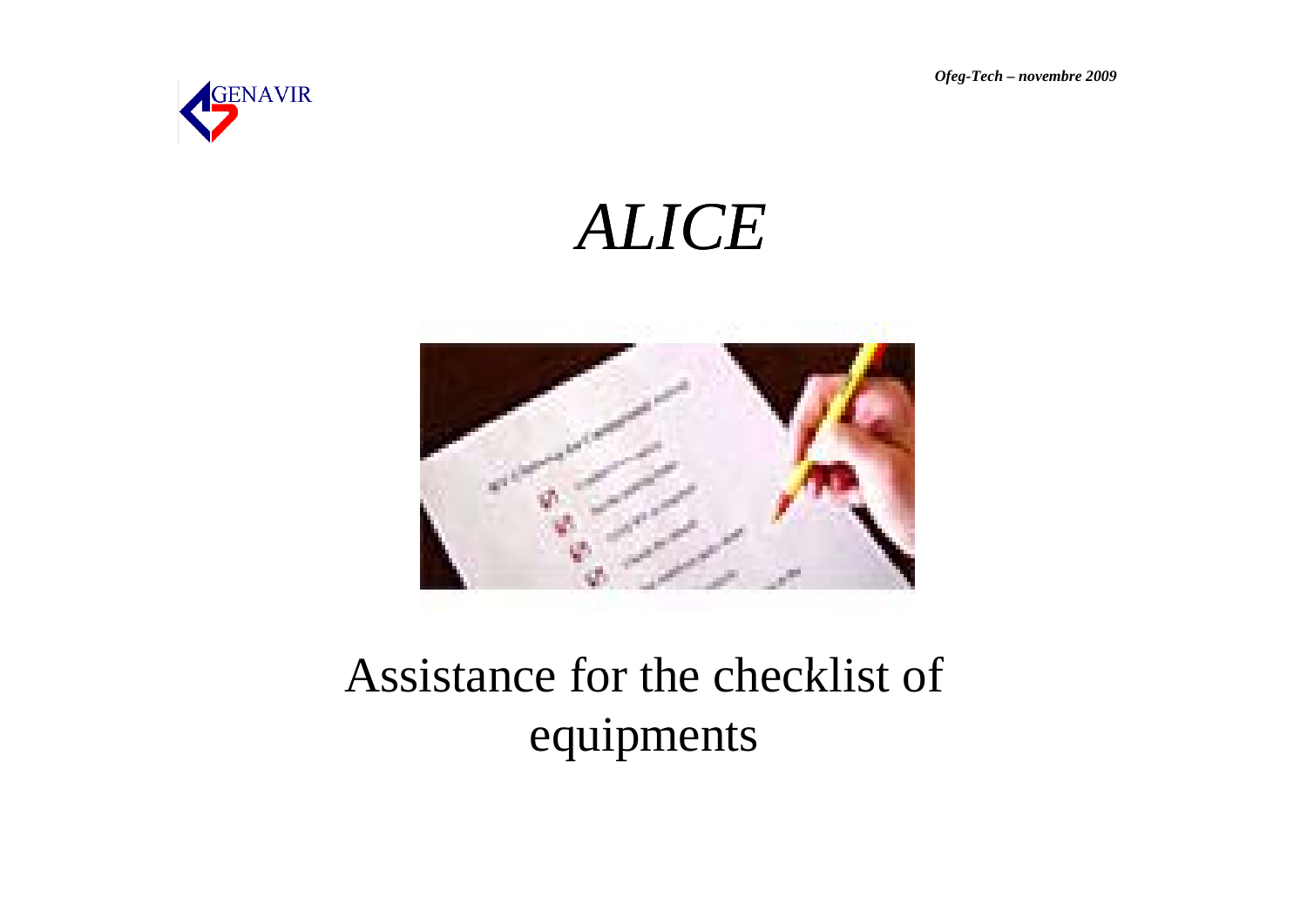



means:

*Access database specific to each ship*

*for officers in charge of electronics*





\* Consistency checks on the sensors before acquisition

Independent control of the operator

\* Monitoring controls partial)

Centralizing of controls

(MADIDA)



\* Propose a list of tests based sensors selected (tests on the sensors and the links between sensors )

\* Saves the validation tests (OK, down, partial)

\* Can define a state audit Sensor Scientific and navigation sensor



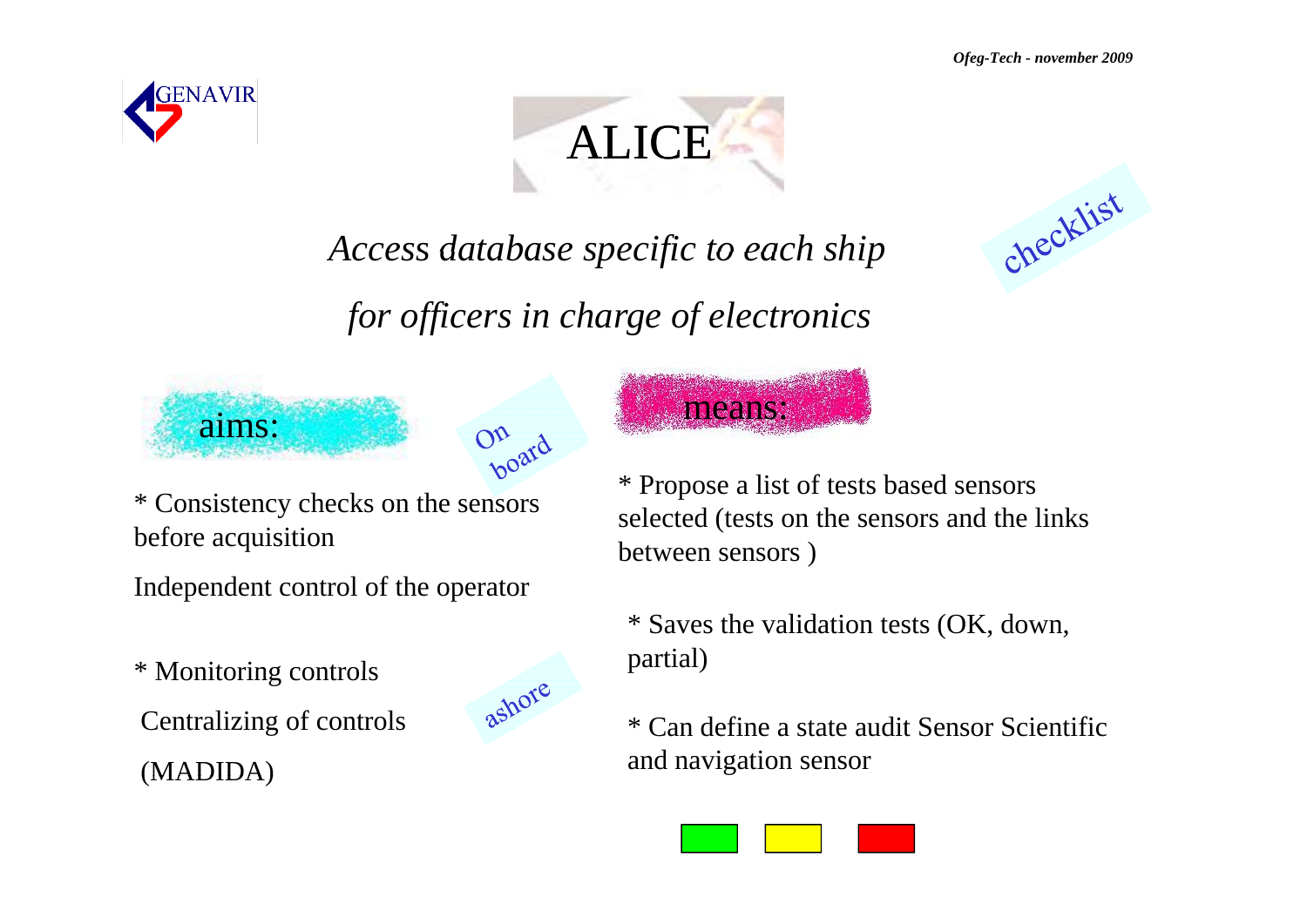

## example: validation result

### **E Traitements de la mission : 'TrTOUFDF' - MODE : 'DÉBUT MISSION'**

ALICE

check list

### Equipements - Actions Etats des équipements

| Equipements liés au bateau |                                             | Equipements Mobiles |                      |      |  |
|----------------------------|---------------------------------------------|---------------------|----------------------|------|--|
| Categorie                  | Type                                        |                     | Modèle               | Etat |  |
| Informatique               | Système d' Acquisition de Mesures at-termes |                     |                      |      |  |
| Informatique               | Système d' Acquisition de Mesures at-citep  |                     |                      |      |  |
| Informatique               | Système d' Archiv                           | ie                  | at-archivtr          |      |  |
| Informatique               | Système de Navig                            | on Intégrée         | at-cinnap            |      |  |
| Informatique               | Système de Quart                            | ssisté par Ord      | at-quartao           |      |  |
| Informatique               | Système de Visua                            | lation              | at-vidosc            |      |  |
| Navigation                 | GPS différentiel                            |                     | NR 103               |      |  |
| Navigation                 | GPS différentiel                            |                     | NR 203               |      |  |
| Navigation                 | Gyrocompas "pas                             | relle"              | SGB 1000             |      |  |
| Navigation                 | Gyrocompas "scie                            | ifique"             | SGB 1000             |      |  |
| Navigation                 | Loch Doppler                                |                     | <b>TSM 5750</b>      |      |  |
| Navigation                 | Loch électromagn                            | صبيط                | CLL 60.              |      |  |
| Navigation                 | Radar bande S (10 cm)                       |                     | Atlas 8600 ARPA      |      |  |
| Navigation                 | Radar bande X (3 cm)                        |                     | Atlas 5600 AC/TM     |      |  |
| Navigation                 | Sondeur de navigation                       |                     | SKIPPER ED 161 50kHz |      |  |
| Scientifique               | Attitude : Centrale                         |                     | HDMS 220 V3          |      |  |
| Scientifique               | Célérimètre de coque                        |                     | SVP <sub>10</sub>    |      |  |
| Scientifique               | Gravimètre                                  |                     | BGM 5                |      |  |
| Scientifique               | Gravimètre                                  |                     | <b>KSS 30</b>        |      |  |
| Scientifique               | Heure : Centrale                            |                     | SOFY M90 EXP 320     |      |  |
| Scientifique               | Heure : Centrale                            |                     | VV 4066              |      |  |
| Scientifique               | Météo : centrale                            |                     | <b>BATOS</b>         |      |  |
| Scientifique               | Météo : centrale vent                       |                     | Mors - Suber         |      |  |
| Scientifique               | Météo : centrale vent                       |                     | WAD 13               |      |  |
| Scientifique               | Sondeur multifaisceaux                      |                     | EM 12 Dual           |      |  |
| Scientifique               | Thermomètre Platine Precision               |                     | TPP                  |      |  |
| Scientifique               | Thermomètre Platine Precision               |                     | <b>TPP</b>           |      |  |
|                            | Nombre d'équipements listés : 31            |                     |                      |      |  |

|          | Catégorie: Informatique                         | Rechange | Détails. |
|----------|-------------------------------------------------|----------|----------|
| Type:    | Système d'Acquisition de Mesures "scientifique" |          |          |
| Modèle : | at-termes                                       |          |          |
| $NSS$ :  | 524T2163                                        |          |          |
|          |                                                 |          |          |

### Liste des équipements liés associés :

| Categorie    | Type                              | Modèle           | Etat |
|--------------|-----------------------------------|------------------|------|
| Informatique | Réseau Multi-Services             | MultiSwitch 900  |      |
| Informatique | Système d' Acquisition de Mesures | at-citep         |      |
| Informatique | Système d'Archivage               | at-archivtr      |      |
| Informatique | Système de Navigation Intégrée    | at-cinnap        |      |
| Scientifique | Gravimètre                        | BGM 5            |      |
| Scientifique | Gravimètre                        | <b>KSS 30</b>    |      |
| Scientifique | Heure : Centrale                  | SOFY M90 EXP 320 |      |
| Scientifique | Heure : Centrale                  | VV 4066          |      |
| Scientifique | Météo : centrale.                 | <b>BATOS</b>     |      |
| Scientifique | Météo : centrale vent.            | Mors - Suber     |      |
| Scientifique | Thermomètre Platine Precision     | <b>TPP</b>       |      |
| Scientifique | Thermomètre Platine Precision     | <b>TPP</b>       |      |
| Scientifique | Thermosalinomètre                 | <b>SBE 21</b>    |      |

#### Nombre d'équipements liés : 13

| Catégorie : |          |              |                |
|-------------|----------|--------------|----------------|
| Type:       |          |              |                |
| Modèle :    |          |              |                |
| N/S:        | Rechange | $\mathbf{L}$ | <b>Détails</b> |

NUM

Formulaire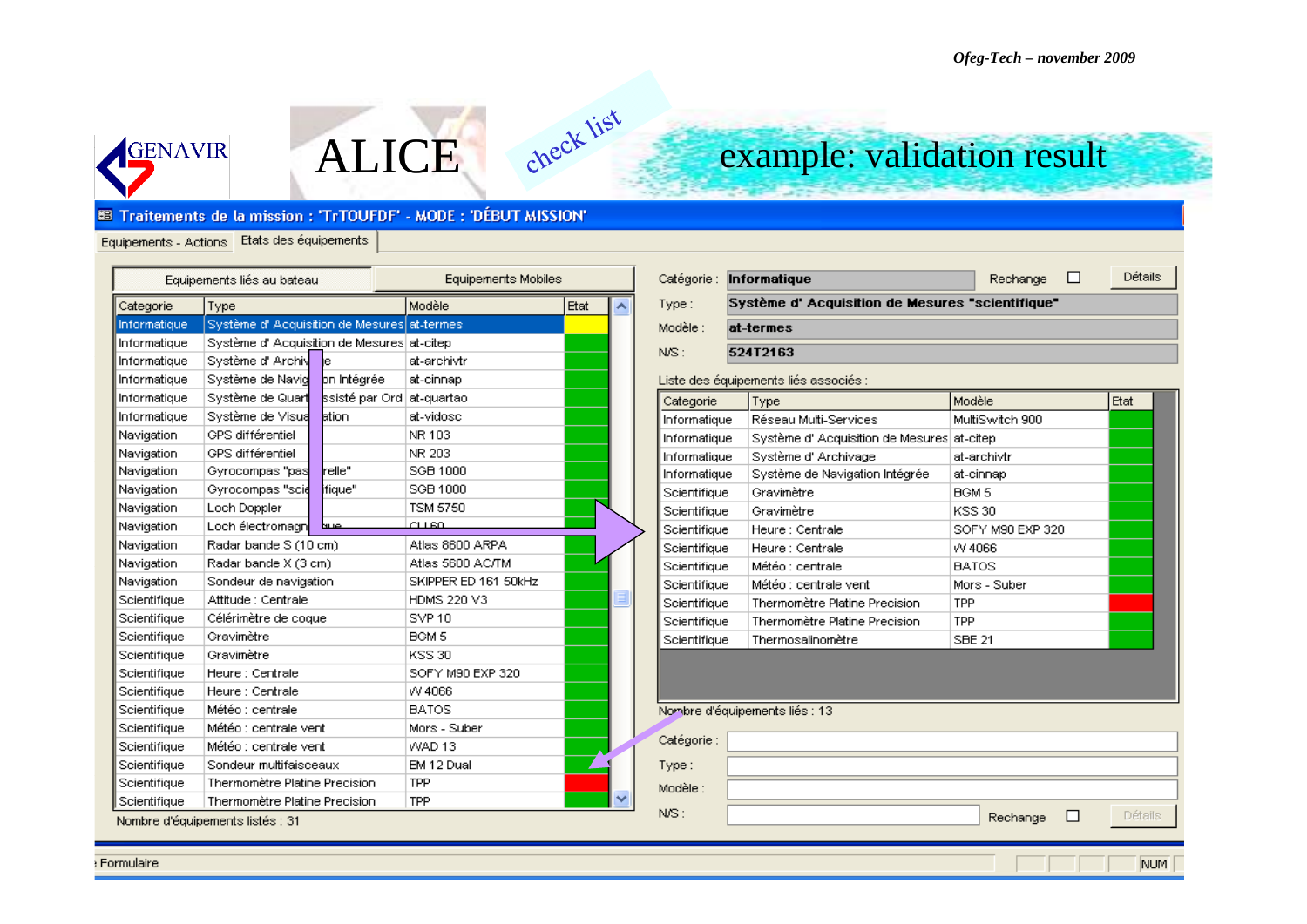Ofeg-Tech - november 2009



# *QUARTAO*



## **Computer aided WATCH**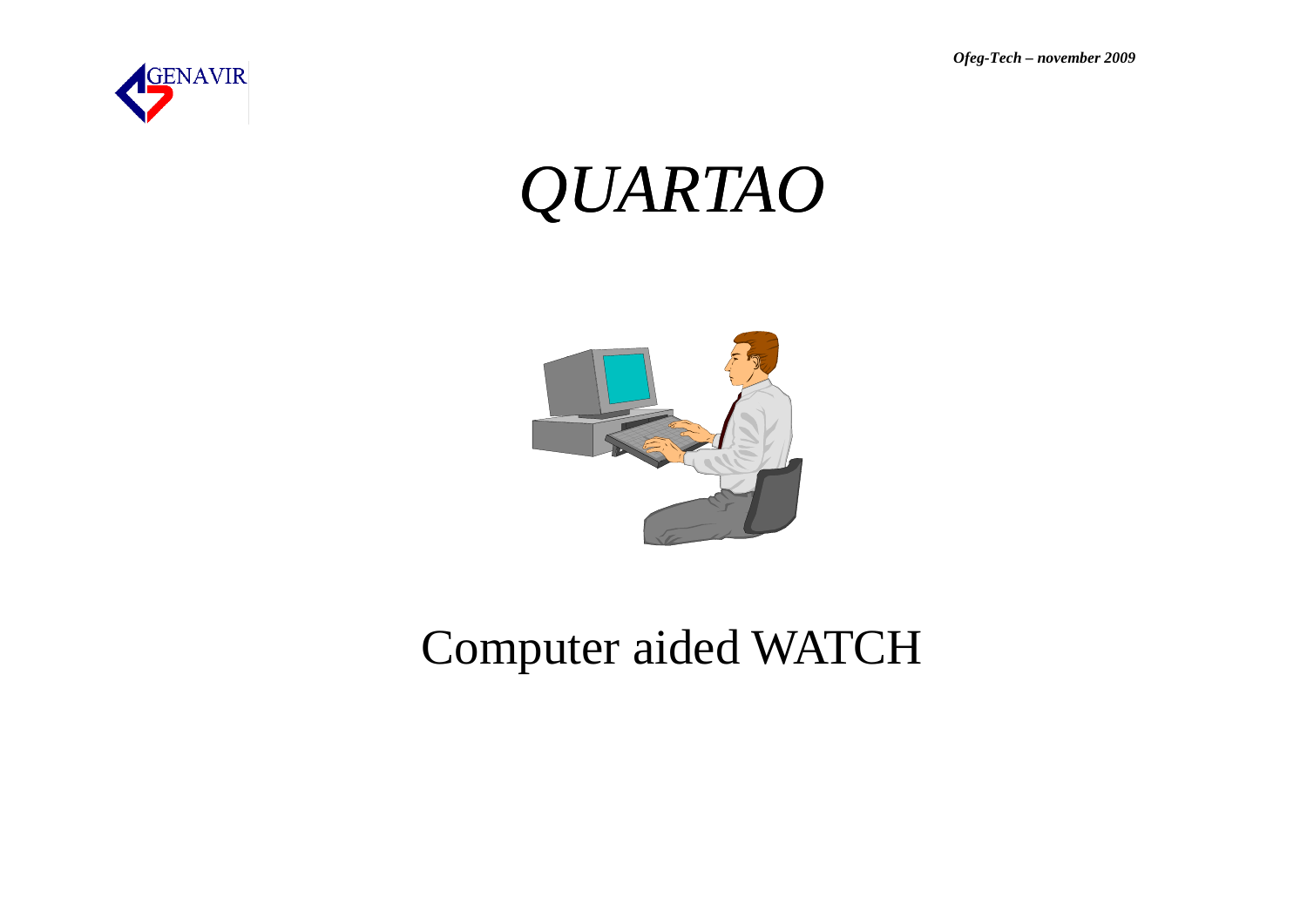



- $\bullet$  Centralize and visualize data from sensors relying on information circulating on the network (ex. via TECHSAS)
- $\bullet$ Alert users when a problem occurs
- •Helping watch people to identify malfunctions
- • Keep track of alarms :
	- *logbook onshore processing (MADIDA)*
- $\bullet$  2 types of users
	- *Technician of the watch : in charge of supervision*
	- *Electronics Officer : responsible for setting*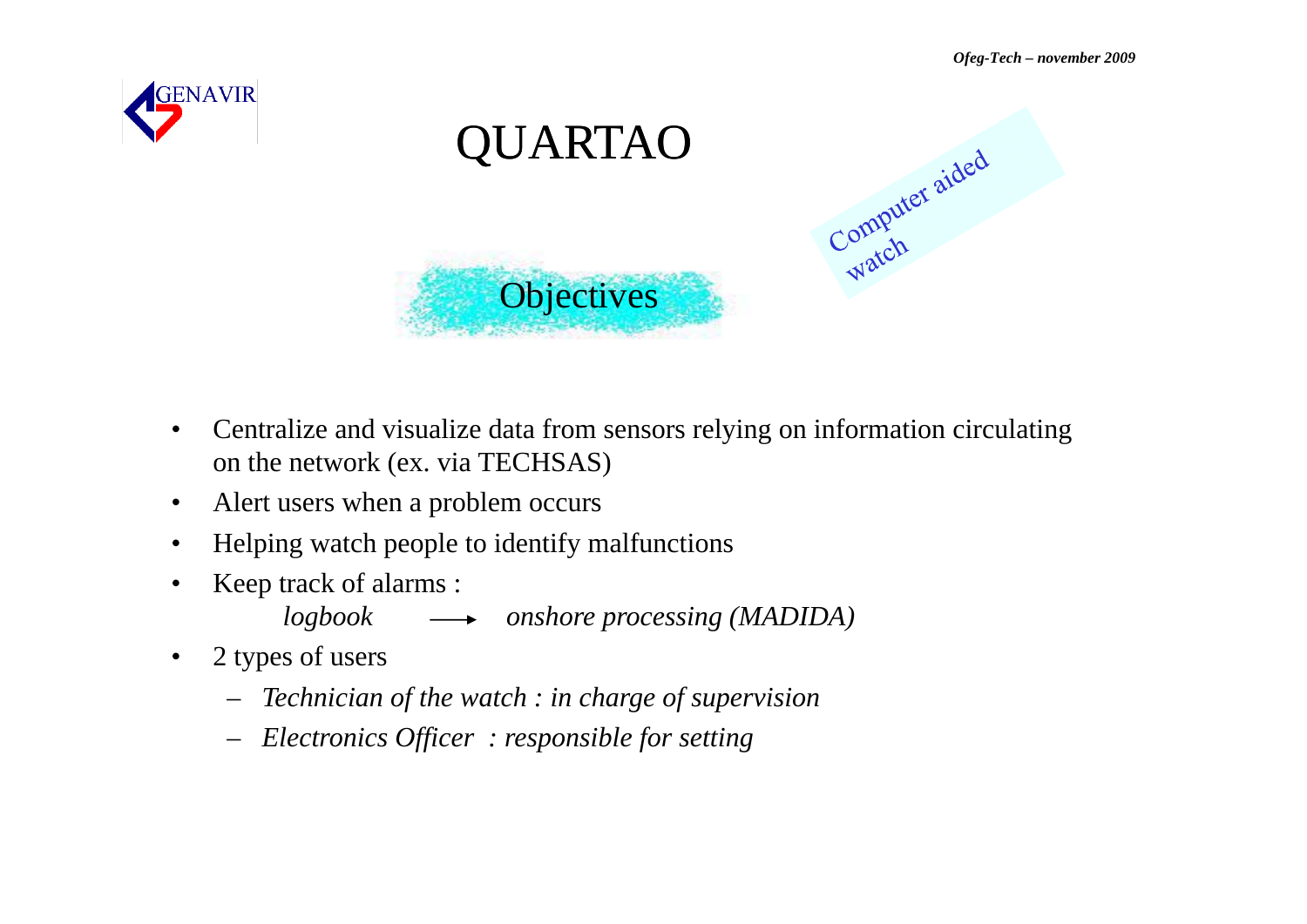



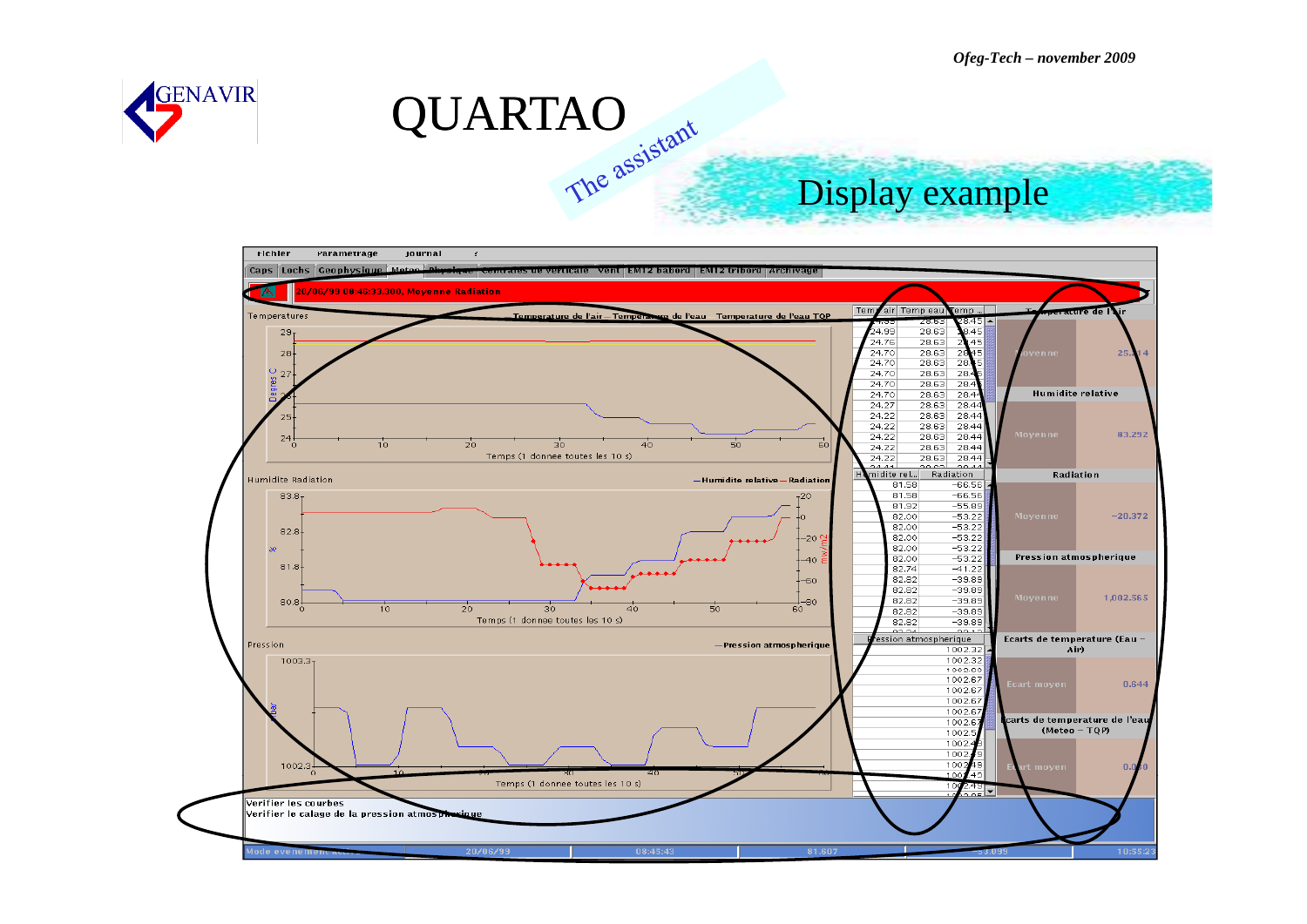*Ofeg-Tech – november 2009*



# *TINARS*



## Intermediate processing before storage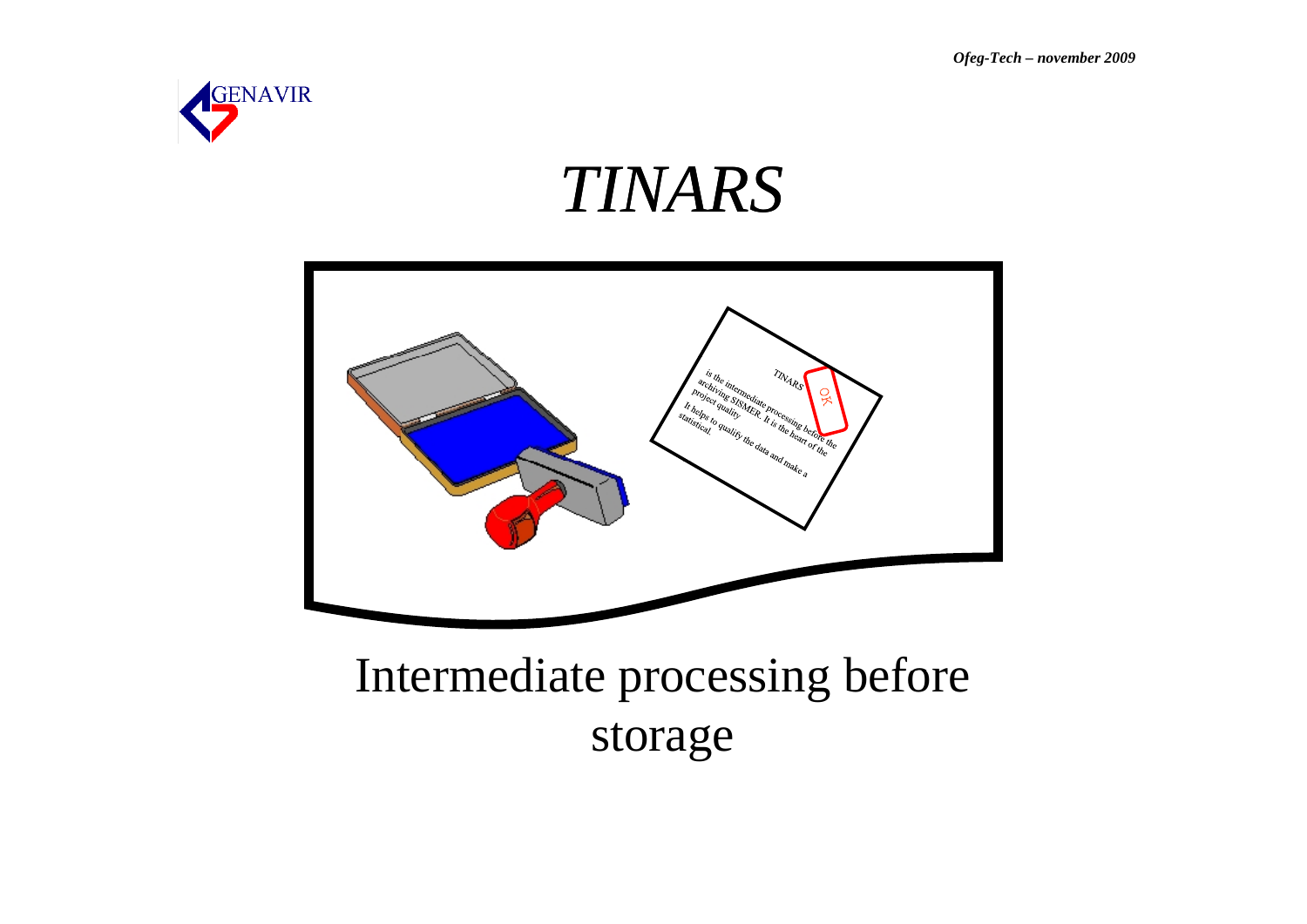

•

# Final assessment TINARS**Objectives** Technically validate data :

- Assigning a quality flag
- Publishing a report record<br>• Correct positioning and time
- Correct positioning and timing
- Correct positioning and timing<br>• Does not extend to scientific processing: 9 mis Does not extend to scientific processing:
	- check the calibration, the parameters of acquisition
	- verification of the presence or absence of the measure –
	- –trivial thresholds on data

0: unskilled1: good 2: out of statistics 3: doubtful 4: false9: missing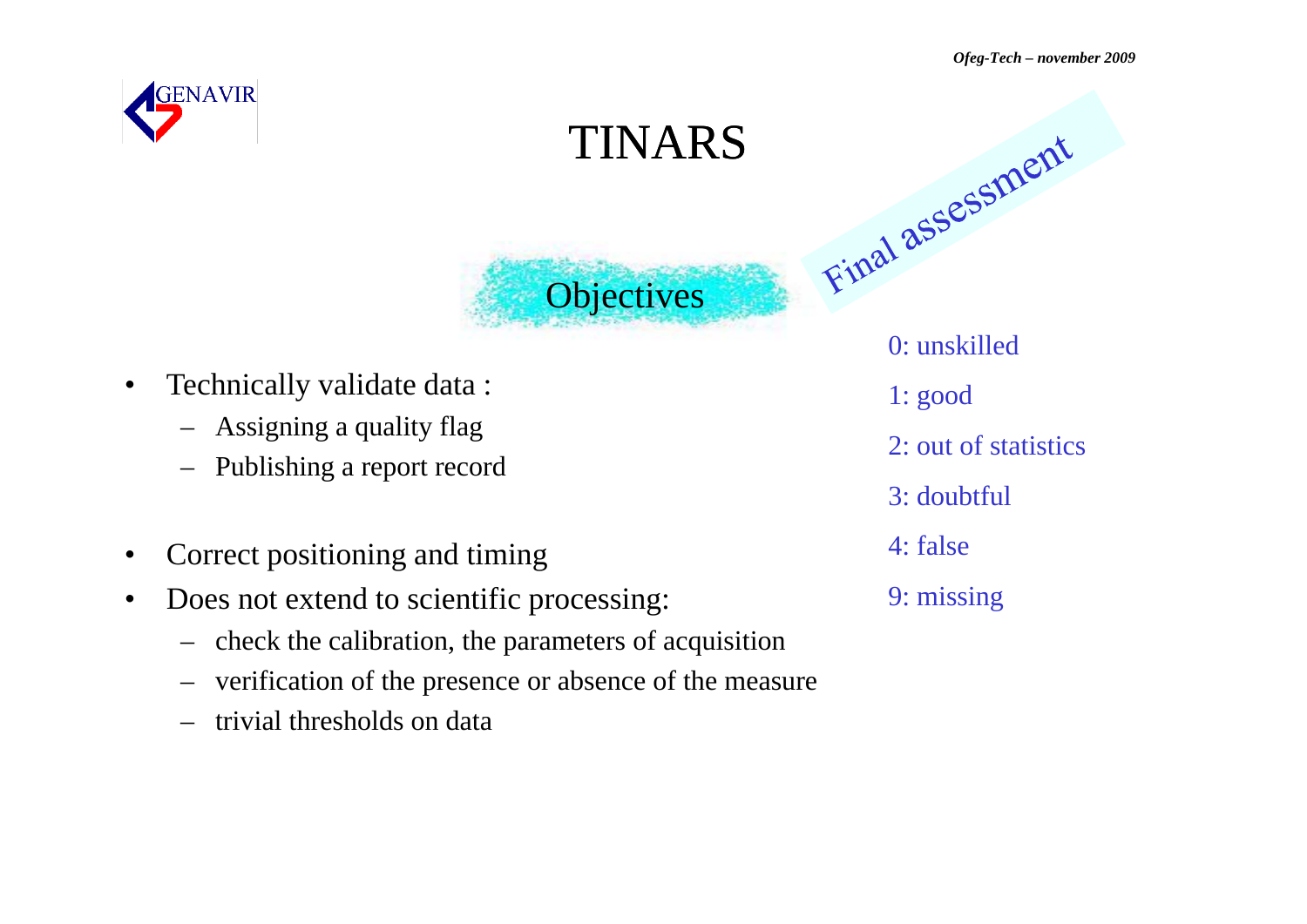*Ofeg-Tech – november 2009*



# TINARS



### **2nd tstep**  $1^{\text{st}}$  **step**  $3^{\text{rd}}$  **step**  $3^{\text{rd}}$  **st**

- check rates of acquisition
- check of navigation
- check calculations of computer software acquisition (if possible)
- comparison of cross sectional data



### 3<sup>rd</sup> step

• impact indices

• automatic subscripting (threshold, equality, presence, absence)

• reading data

individually



statistics on indices + comments from the user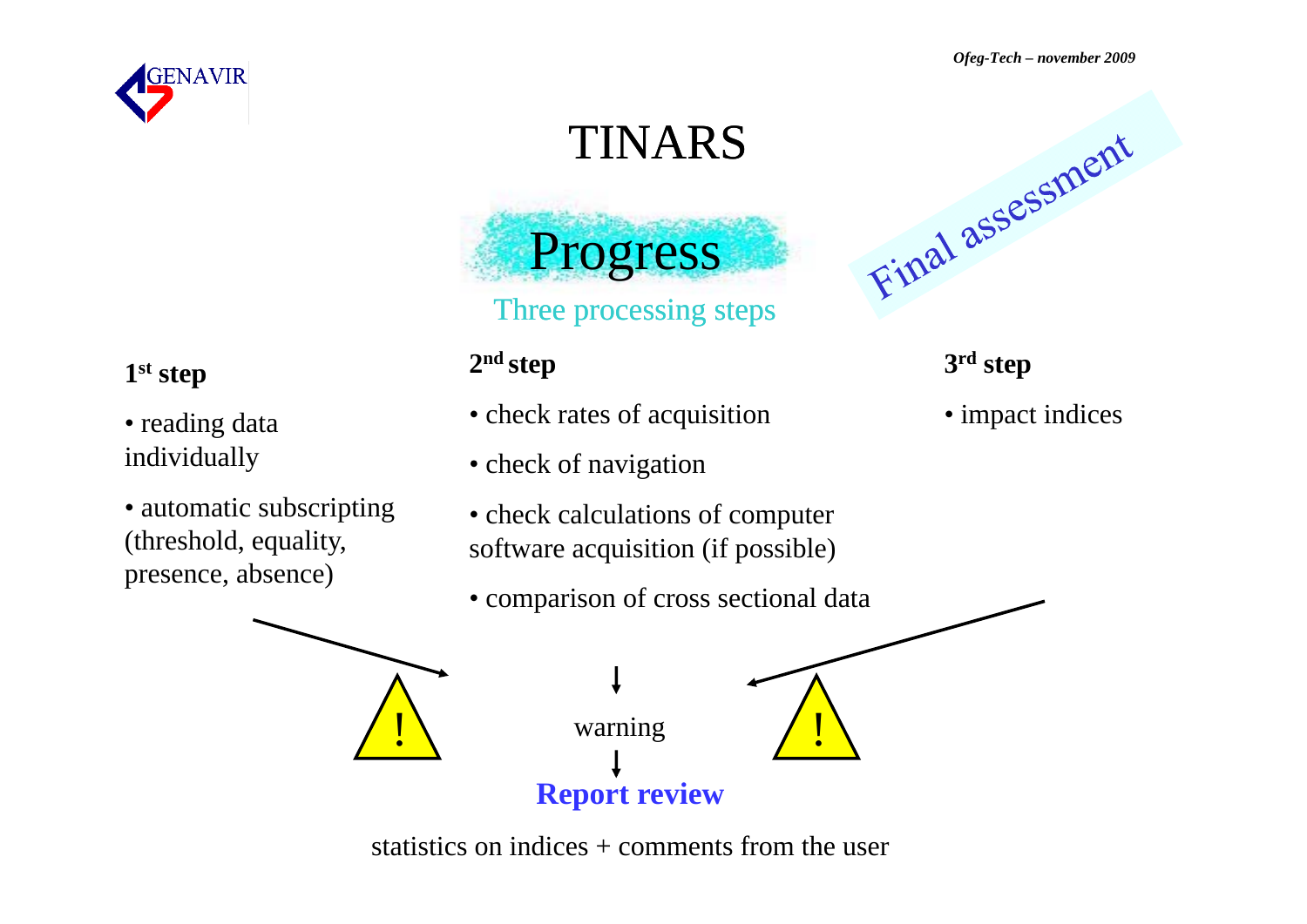

## TINARS

Sample record : A.D.C.P

### **Operator's comments about processing**

*Data file* :

Raw file :

• There are several breaks in the time passes midnight . The day swaps to the next day at 23h59'57'' .

• The amplitude of the beam 2 is slightly lower than that of other beams . This did not affect the range .

### **Step 3**

### *Statistics - file 002*

| <i>Indice</i> | $\theta$ |        |          | 3     | 4     | Q      |
|---------------|----------|--------|----------|-------|-------|--------|
| $Vel1$ :      | 0,00%    | 71,61% | 0,00%    | 0,00% | 0,00% | 28,39% |
| Vel2:         | 0,00%    | 72,95% | $0.00\%$ | 0,00% | 0,00% | 27,05% |
| Vel3:         | 0,00%    | 72,47% | $0.00\%$ | 0,00% | 0,00% | 27,53% |
| Vel4:         | 0,00%    | 70,90% | 0,00%    | 0,00% | 0,00% | 29,10% |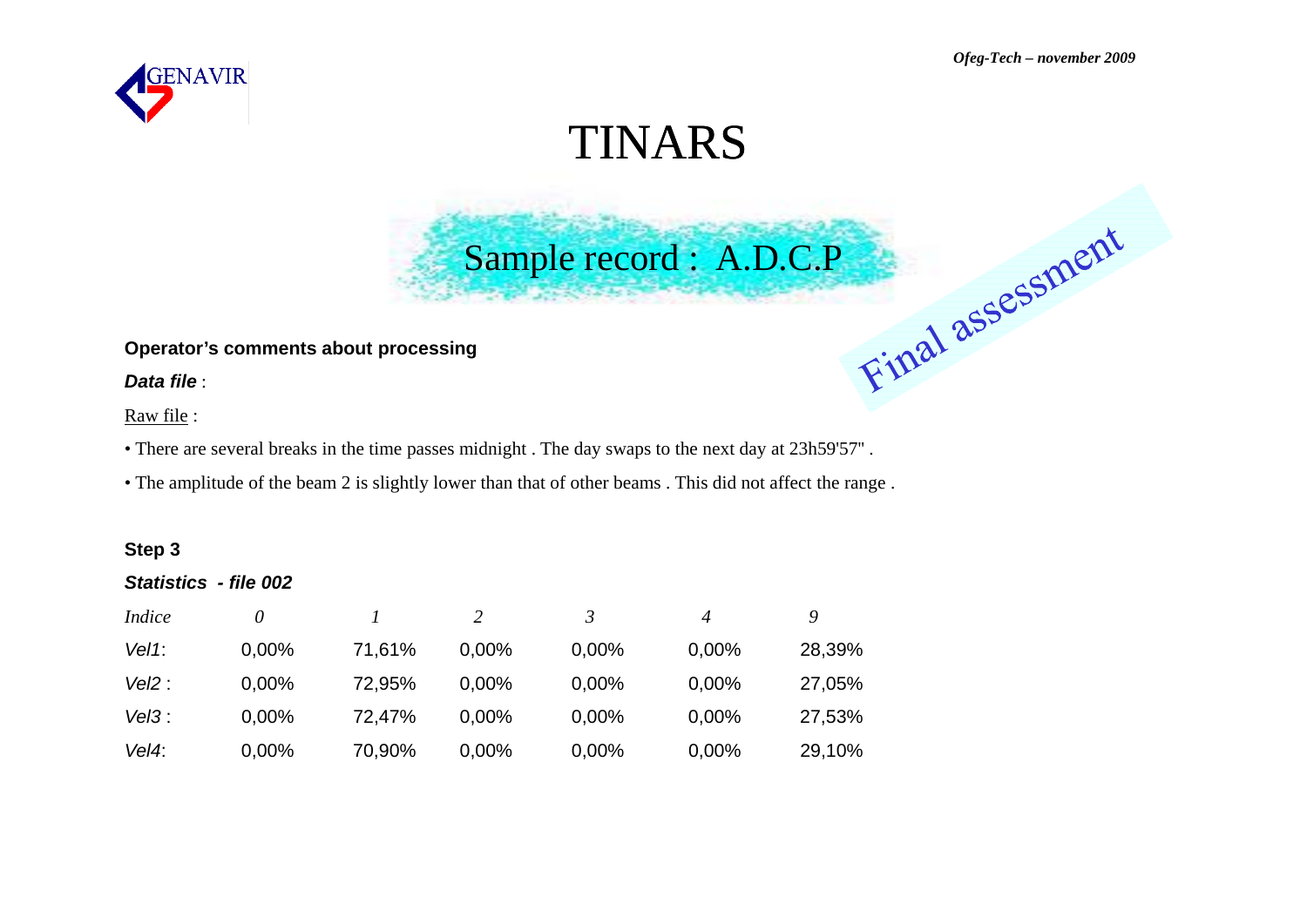Ofeg-Tech - november 2009





# **MADIDA** Documentation and Data Base on sensors, acquisition conditions, ...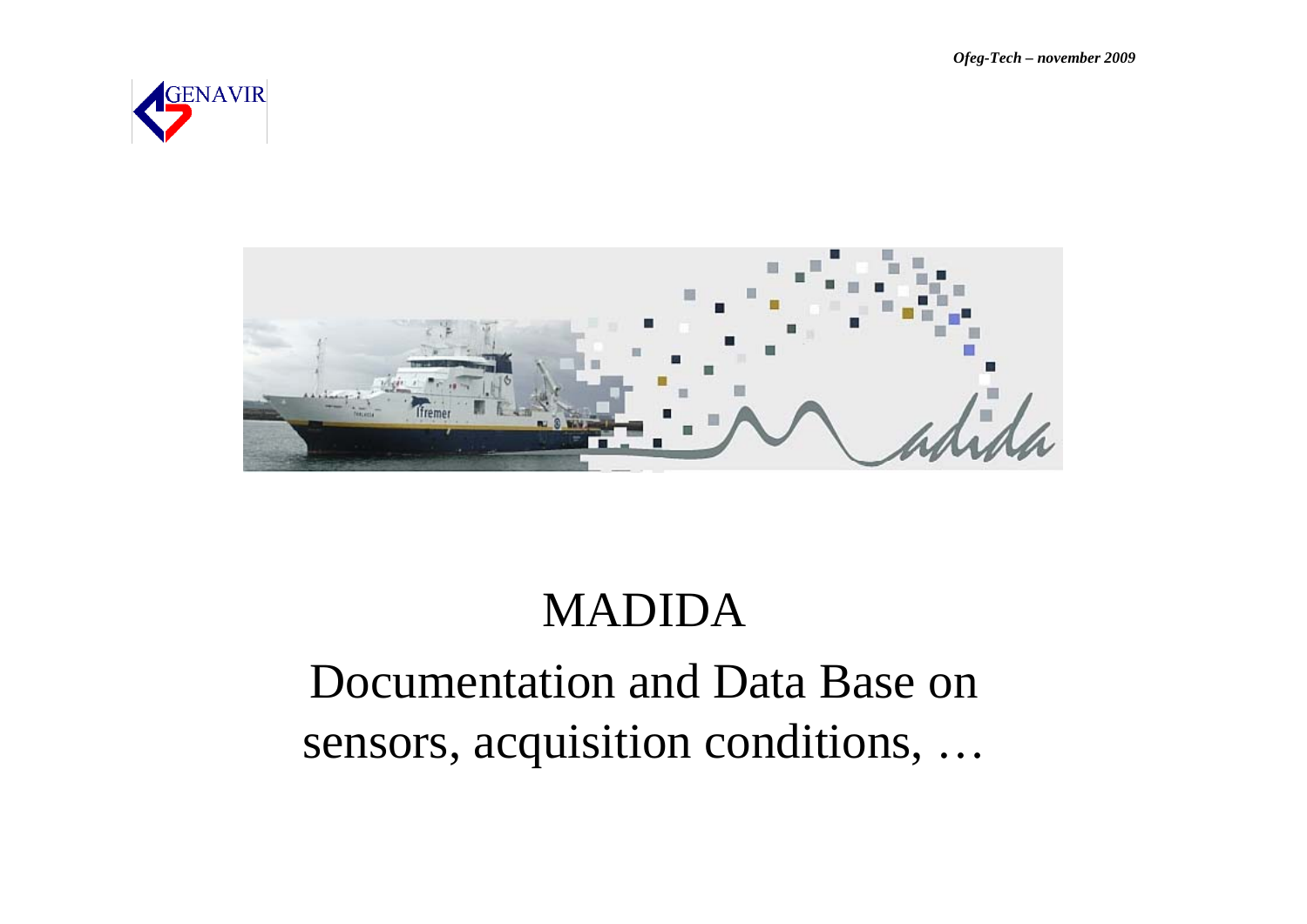

## Quality Approach at GENAVIR

### *I i ifi i f h d It is a ver s verification of t he data*

*since its creation ...* 

*… to its archiving* 



Intermediate processing before *a cruise archiving at SISMER* 

**ALICE** *data* $(sci)$ *raw data* 

*Monitoring and Provide technically validated homogenization of Computer aided Watch* QUARTAO *Indexenting* (MADIDA *Indexed data Registration of the controls acquisitions (plots, statistics, equipments for users of sensors Technical archive*  $(sci \nvert s_{\text{true}})$  *scalerical information* fiches DINES  $\leftarrow$   $\begin{array}{cc}$  save technical information,<br>hRTECH *Information of sensor able better understanding of the Archiving not sustainable* 

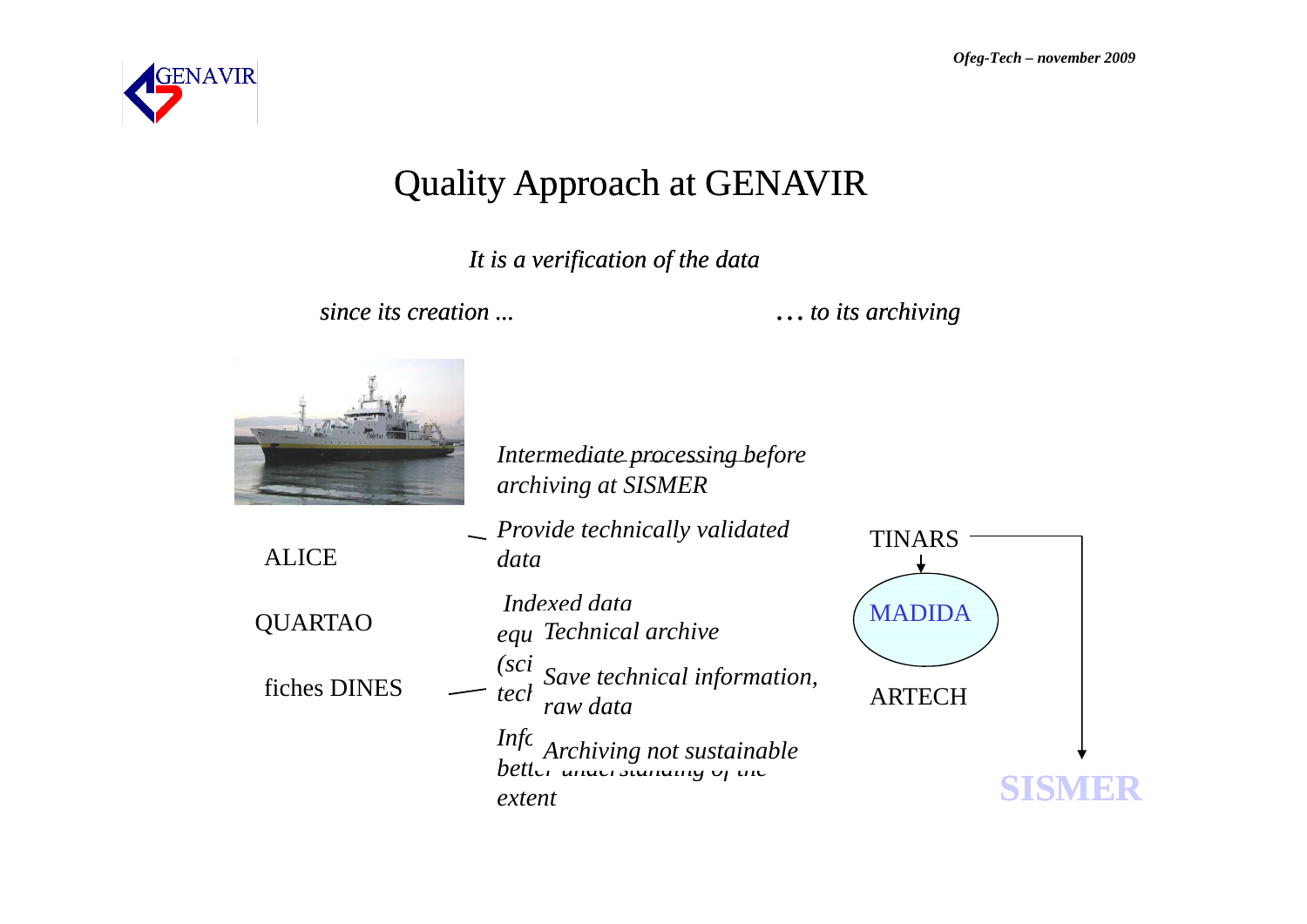

## Information available in MADIDA

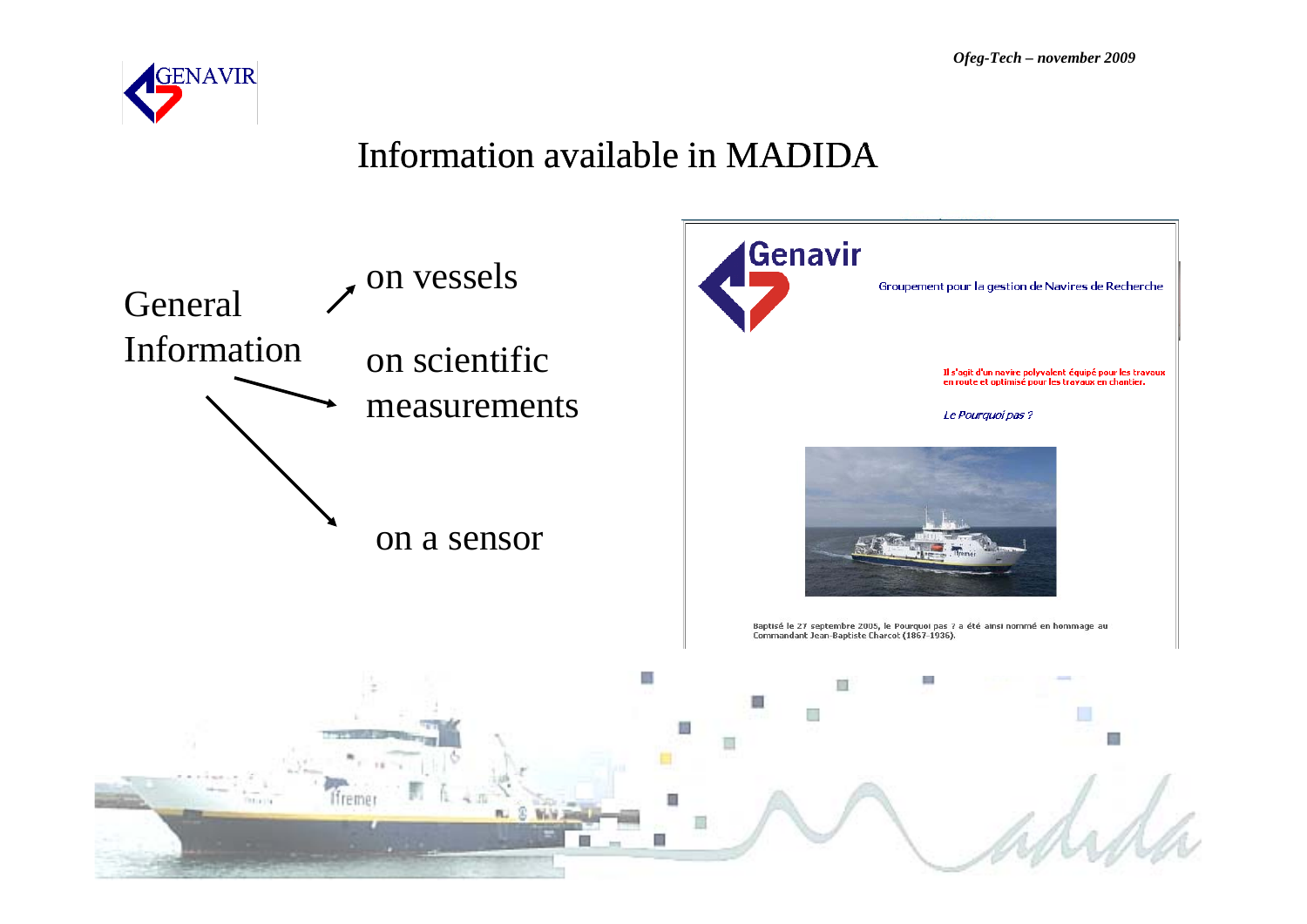

## Information available in MADIDA